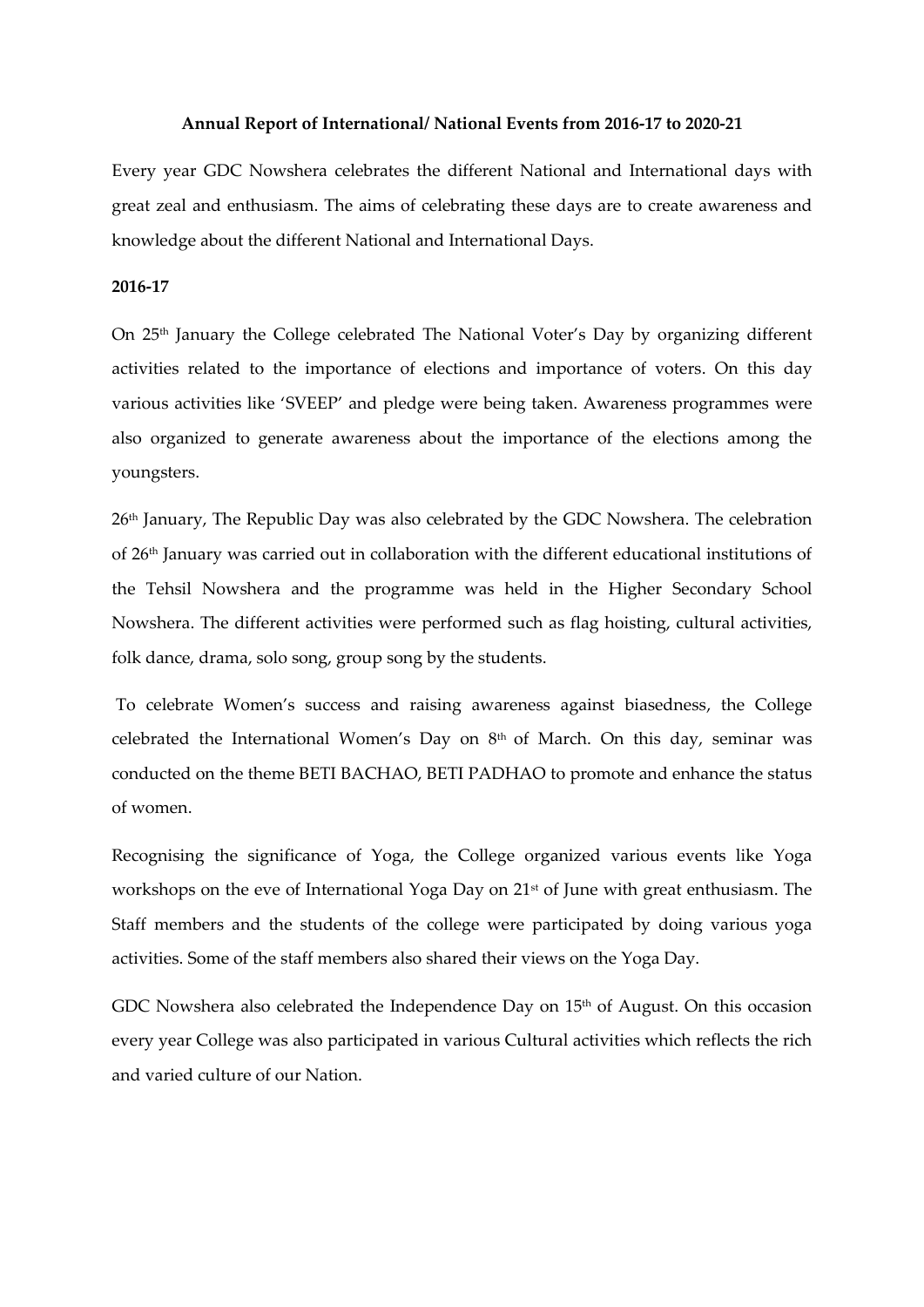On 5<sup>th of</sup> September, to honour the birth anniversary of Dr. Radhakrishna, the first Vice President and the Second President of India, the College organized a symposium where some students threw light on the life and contributions of Dr. Radhakrishna.

Constitutional Day, also known as National Law Day is celebrated in India on 26<sup>th</sup> November every year to commemorate the adoption of the constitution of India. Keeping this view in mind, the college also celebrated the constitutional Day in the premises. On this Day, different activities such as pledge to remain honest and loyal towards the country is taken by the faculty members along with the students. Many other activities were also performed by the students to honour the statesmen who gave their contribution in framing the constitution.

## **2017-18**

The National Voter's Day was celebrated on the 25<sup>th</sup> of January. The different activities were organized by the GDC Nowshera which generate awareness about the importance of voting.

The celebration of 26<sup>th</sup> January was carried out in every year. The different activities were performed such as flag hoisting, cultural activities, folk dance, drama, solo song, group song by the students.

International Women's Day was celebrated in the first week of March to raise awareness about gender equality and gender justice. We also ensure that the teachers discuss various aspects of gender justice with the students in their classrooms, especially on the International Women's Day. The teacher is expected to inculcate gender sensitization among the students.

The College also organized various events on International Yoga Day on 21<sup>st</sup> of June. Various activities related to Yoga were organized in the college.

15<sup>th</sup> of August as an Independence Day was celebrated every year in the College. Various patriotic activities were organized on this day.

The birth anniversary of Dr. Radhakrishna, the first Vice President and the Second President of India, was also celebrated on the 5<sup>th</sup> of September.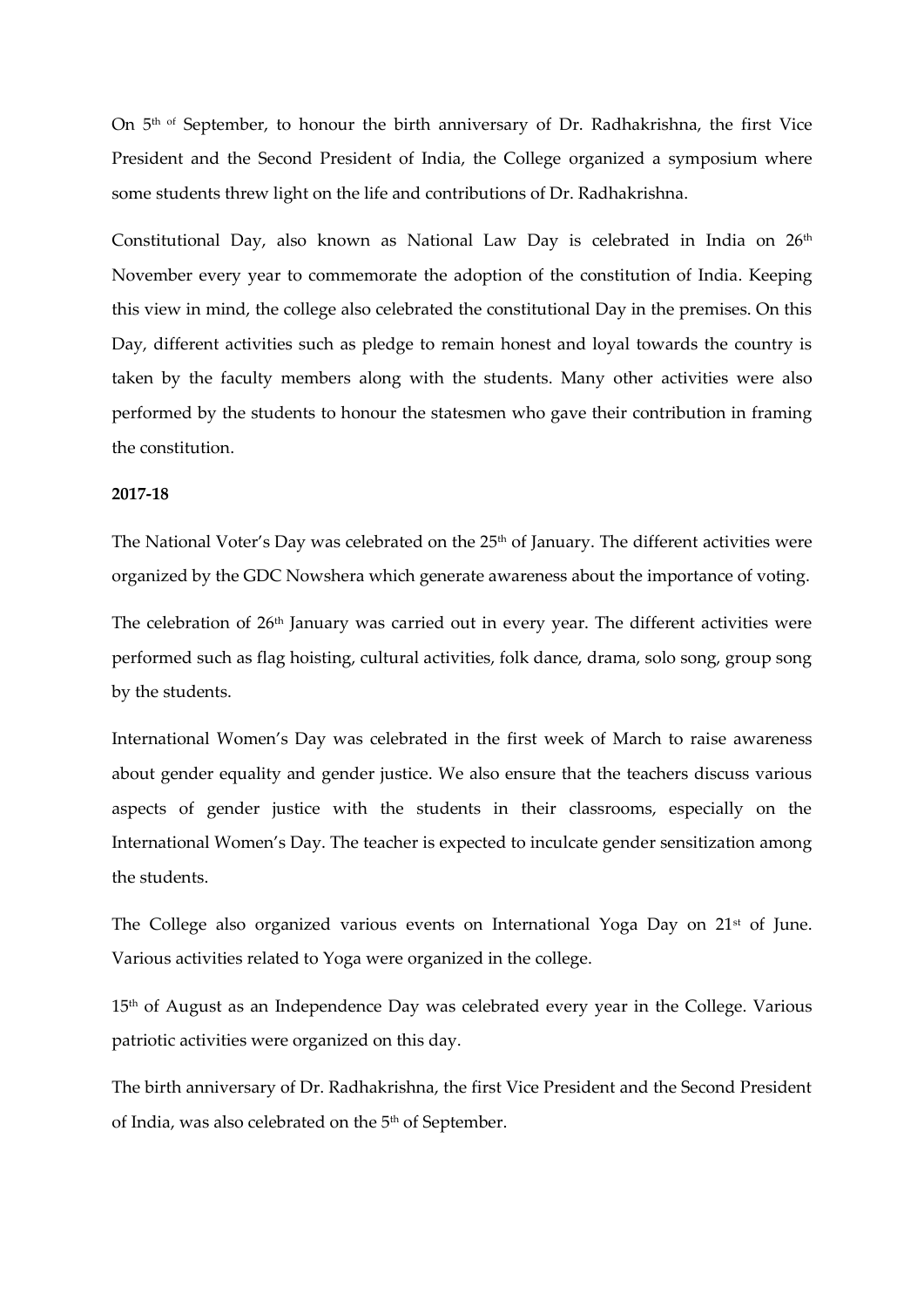The Constitution Day was celebrated in November to celebrate the values enshrined in the Constitution. The students and teachers were made aware about the freedom and duties enshrined in the constitution and various constitutional values that shape the political system of India.

### **2018-19**

The National Voter's Day was celebrated in the college and various activities like 'SVEEP' and pledge were being taken. Various awareness programmes were organized to generate awareness among the students.

GDC Nowshera celebrated the 26<sup>th</sup> January as Republic Day. The different activities were carried out in collaboration with the different educational institutions of the Tehsil Nowshera.

International Women's Day was celebrated in the month of March to raise awareness about women empowerment in our society and community.

The college also celebrated the International Yoga Day on 21<sup>st</sup> of June to make the students aware about the importance of exercise and fitness.

The Independence Day on 15<sup>th</sup> of August was celebrated in the college with great enthusiasm and zeal. The different nationalistic activities were conducted during celebration.

On the eve of the Constitutional Day, different activities such as pledge to remain honest and loyal towards the country were taken by the faculty members along with the students.

# **2019-2020**

Due to Covid 19 lockdown, most activities were conducted online in 2020. Environment week, 2020 was celebrated to commemorate World Environment Day. Various activities like essay competition, painting and quiz competition were conducted online, which saw an overwhelming response from the students.

The college celebrated the International Women Day to raise awareness about gender equality. Online essay competition was organized and different students took part in the competition.